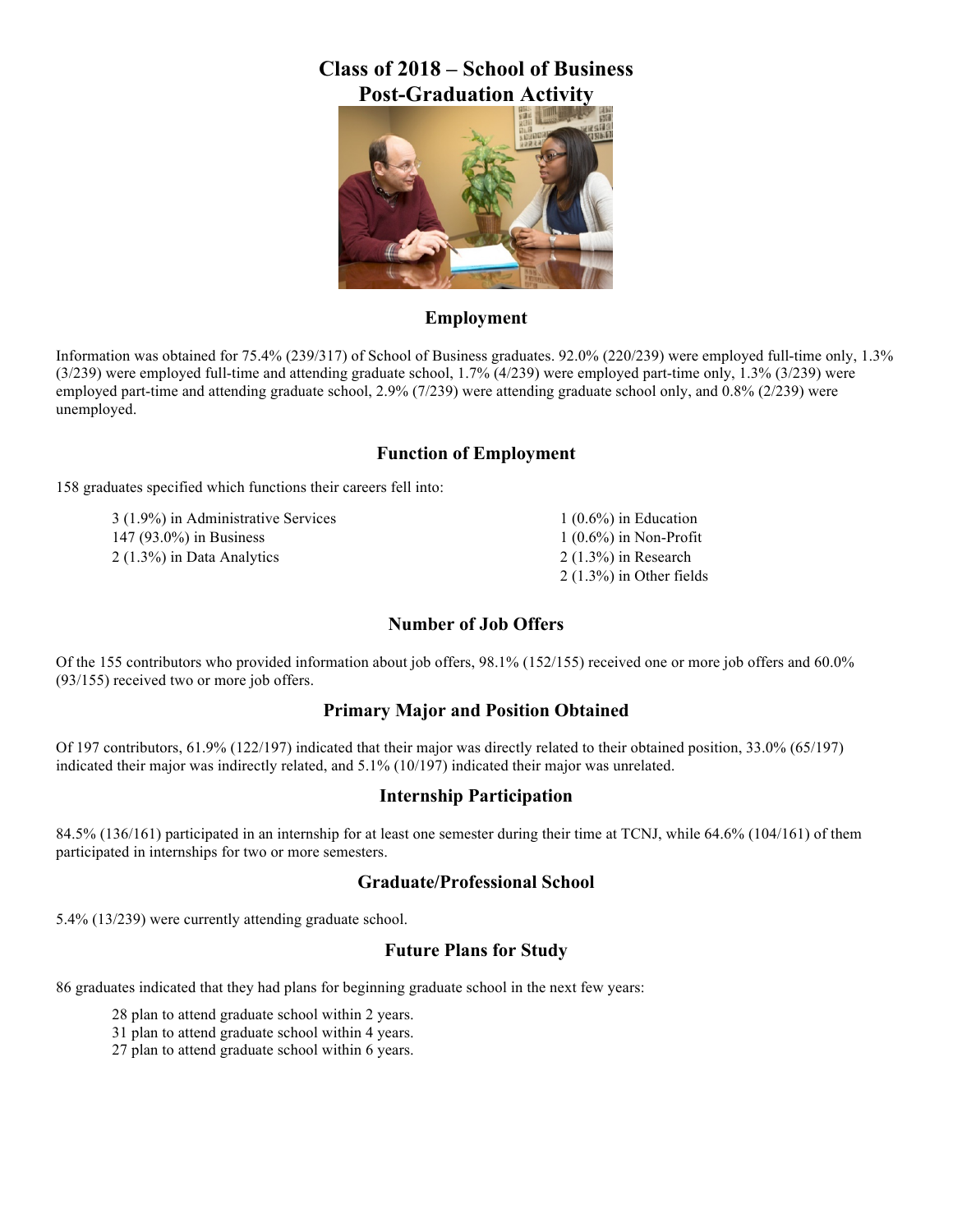## **Degrees Being Sought**

120 graduates indicated that they were planning on (if not actively) pursuing further degrees in the future:

 are/will be seeking a Bachelor's Degree. are/will be seeking a Certificate. are/will be seeking a Master's Degree. are/will be seeking a Professional Degree. are/will be seeking a Doctoral Degree. 4 are/will be seeking another degree.

## **Career/Graduate Preparedness and Academic Satisfaction**

Contributors rated how well they felt TCNJ prepared them for their career and graduate/professional school, and their satisfaction with their academic experience at TCNJ. Their ratings were based on a 5-point Likert scale  $(1 = Poor, 5 = Execllen)$ :

|                    | Poor      | <b>Below Average</b> | Average      | <b>Above Average</b> | <b>Excellent</b> | <b>Total</b> | <b>Average Rating</b> |
|--------------------|-----------|----------------------|--------------|----------------------|------------------|--------------|-----------------------|
| Career             | $(2.1\%)$ | $(0.7\%)$            | $32(21.9\%)$ | $80(54.8\%)$         | $30(20.5\%)$     | 146          | 3.91                  |
| Graduate<br>School | $0(0\%)$  | $0(0\%)$             | $2(25.0\%)$  | $4(50.0\%)$          | $2(25.0\%)$      |              | 4.00                  |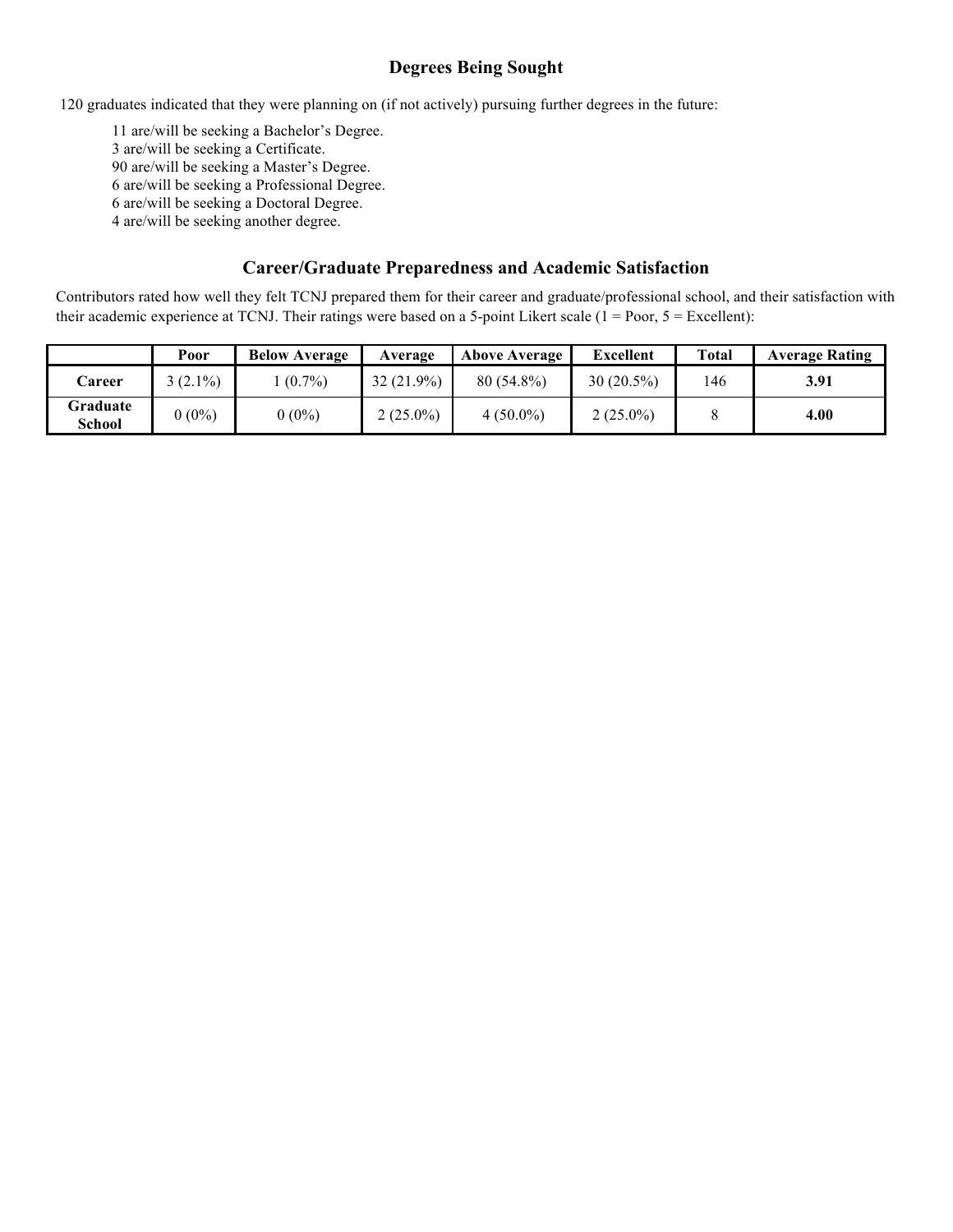## **Salaries – School of Business Class of 2018**

| <b>Major Field of Study</b>    | <b>Average Salary</b> |
|--------------------------------|-----------------------|
| Accounting (39)                | \$61,650              |
| Economics $(10)$               | \$66,000              |
| Finance (79)                   | \$62,849              |
| Interdisciplinary Business (3) | \$51,650              |
| International Business (1)     | \$67,500              |
| Management (14)                | \$54,299              |
| Marketing (41)                 | \$56,100              |

## **Mean – \$60,500**

**Salary information obtained on employed graduates: 187/230 (81.3%)**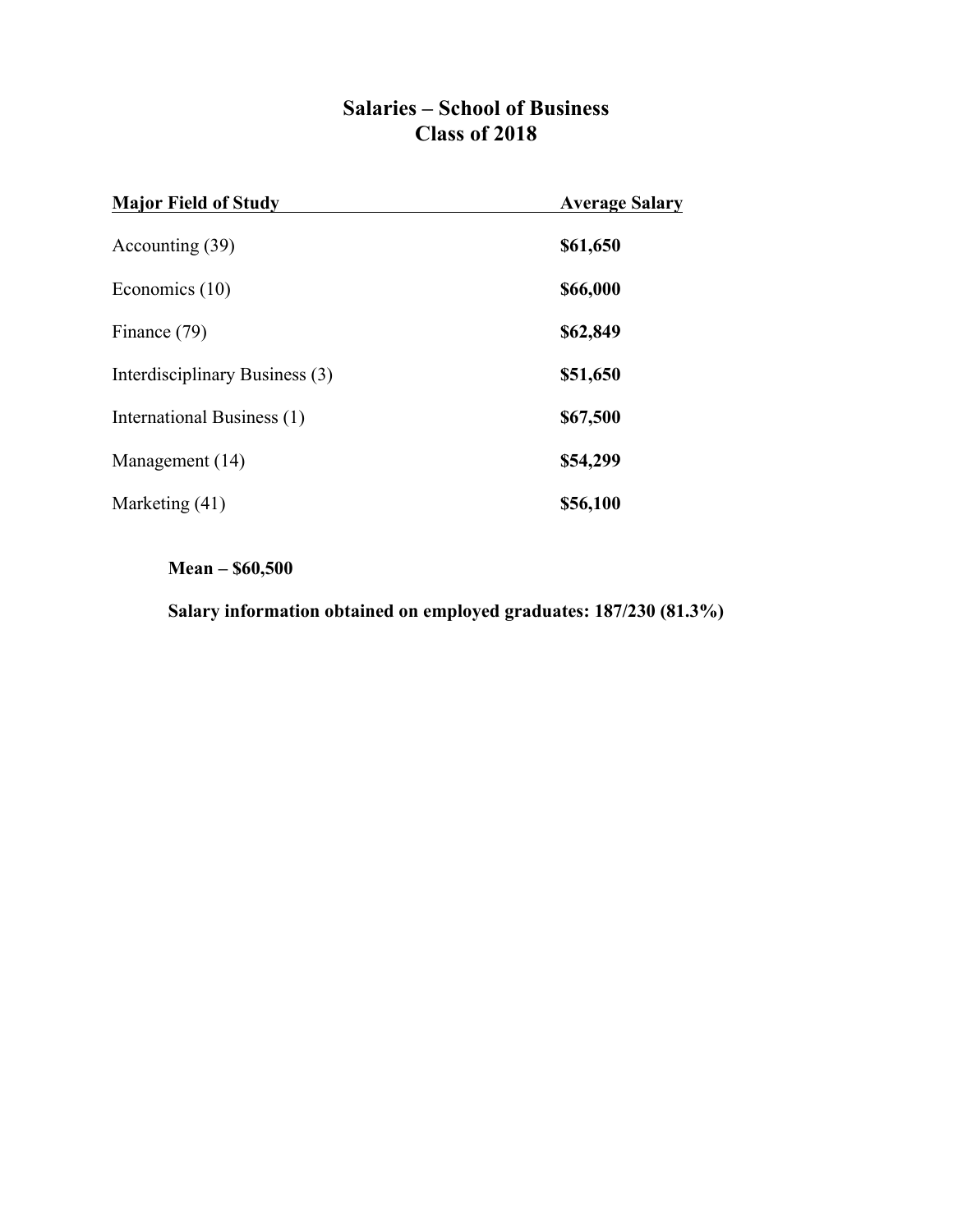# **Job Titles & Employers - School of Business Class of 2018**

| <b>Major Field of Study</b> | <b>Full Time Job Titles</b>                 | <b>Full Time Employer</b>       |
|-----------------------------|---------------------------------------------|---------------------------------|
| Accounting                  | Accountant                                  | <b>HBK CPAs and Consultants</b> |
| Accounting                  | Associate                                   | PwC                             |
| Accounting                  | Associate                                   | SS&C Technologies               |
| Accounting                  | <b>Associate Business Control Functions</b> | Bristol-Myers Squibb            |
| Accounting                  | <b>Associate Financial Analyst</b>          | Johnson & Johnson               |
| Accounting                  | Assurance Associate                         | <b>PwC</b>                      |
| Accounting                  | <b>Assurance Associate</b>                  | PwC                             |
| Accounting                  | <b>Assurance Associate</b>                  | PwC                             |
| Accounting                  | <b>Assurance Associate</b>                  | PwC                             |
| Accounting                  | <b>Assurance Associate</b>                  | PwC                             |
| Accounting                  | <b>Assurance Associate</b>                  | PwC                             |
| Accounting                  | <b>Assurance Staff</b>                      | Ernst & Young LLP               |
| Accounting                  | Audit and Assurance Assistant               | Deloitte                        |
| Accounting                  | Audit Associate                             | Deloitte                        |
| Accounting                  | Audit Associate                             | <b>Grant Thornton LLP</b>       |
| Accounting                  | <b>Audit Associate</b>                      | <b>Grant Thornton LLP</b>       |
| Accounting                  | <b>Audit Associate</b>                      | <b>Grant Thornton LLP</b>       |
| Accounting                  | Audit Associate                             | <b>KPMG</b>                     |
| Accounting                  | <b>Audit Specialist</b>                     | Merck                           |
| Accounting                  | <b>Audit Staff</b>                          | Crowe LLP                       |
| Accounting                  | Auditor                                     | PwC                             |
| Accounting                  | Bookkeeper                                  | Cape Resorts Management Co.     |
| Accounting                  | <b>Financial Analyst</b>                    | Bloomberg                       |
| Accounting                  | Financial Analyst                           | <b>First Data Corporation</b>   |
| Accounting                  | <b>Purchasing Assistant</b>                 | City of Newark                  |
| Accounting                  | <b>Research Analyst</b>                     | Answers and Insights            |
| Accounting                  | Staff 1 Accountant                          | WithumSmith $+$ Brown, PC       |
| Accounting                  | <b>Staff Accountant</b>                     | Crowe LLP                       |
| Accounting                  | <b>Staff Accountant</b>                     | Horvath & Giacin                |
| Accounting                  | <b>Staff Accountant</b>                     | LMJ International Logistics LLC |
| Accounting                  | <b>Staff Auditor</b>                        | Ernst & Young                   |
| Accounting                  | <b>Staff Auditor</b>                        | Ernst & Young                   |
| Accounting                  | Tax Accountant                              | EisnerAmper                     |
| Accounting                  | Tax Associate                               | Ernst & Young                   |
| Accounting                  | Tax Associate                               | <b>Grant Thornton LLP</b>       |
| Accounting                  | Tax Associate                               | <b>KPMG</b>                     |
| Accounting                  | Tax Associate                               | McCabe Heidrich & Wong, P.C.    |
| Accounting                  | Tax Associate                               | Mercadien Group                 |
| Accounting                  | Tax Associate                               | PwC                             |
| Accounting                  | Tax Specialist                              | Duff & Phelps                   |

## **Accountancy 40**

Economics Analyst Analyst Bloomberg Economics Data Analyst Bloomberg Bloomberg Economics Legal Analyst Legal Analyst Johnson & Johnson

Economics Client Administrator Automotive Resources International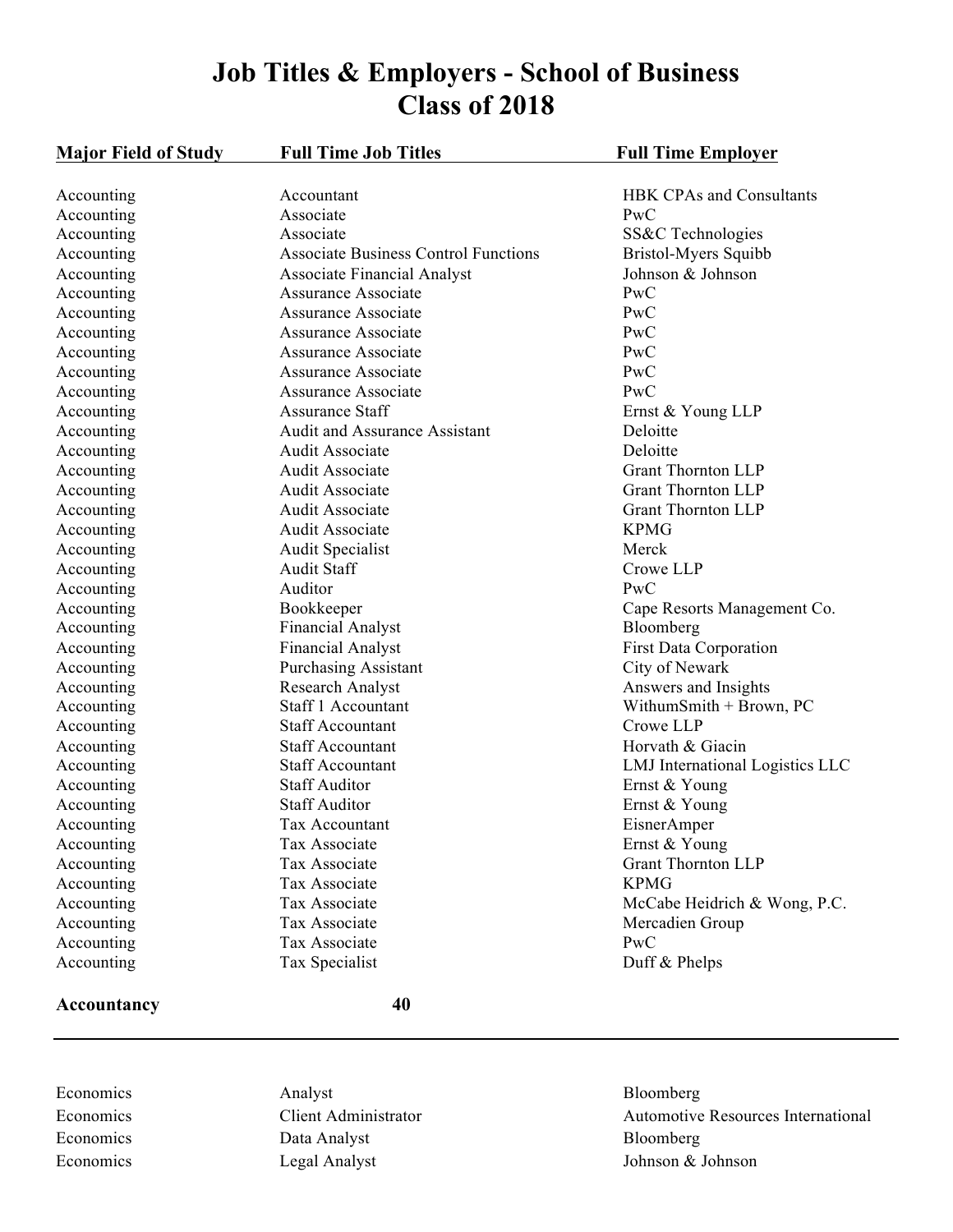#### **Economics 10**

Economics Marketing Rotational Associate Bristol-Myers Squibb Economics Operational Risk Management Analyst Cenlar FSV Economics Operations Research Analyst NAVAIR Economics State Budget Specialist State Budget Specialist Department of Treasury, NJ Economics Underwriter Starr Companies Economics VMO Business Analyst Wakefern Food Corp.

Finance ABM Strategist Demandbase Finance **ACCEL Development Program Associate** PNC Finance **Accountant** Accountant **Hutchinson Industries** Finance **Accounting Associate** Accounting Associate **Lumeta** Corporation Finance Accounting Operations Bloomberg Finance **Analyst** Analyst J.P. Morgan Chase & Co. Finance **Analyst, Membership Management** Zydus Pharmaceuticals USA, Inc. Finance **Analyst, Valuation Advisory Services** Duff & Phelps Finance **Analyst**/Project Manager Third Bridge Group Limited Finance **Assistant Manager** Assistant Manager Boulder Running Company Finance **Associate** Associate Alvarez & Marsal Finance **Associate** Associate **Hillcrest Wealth Advisors** Finance KPMG Finance Associate Analyst A.M. Best Finance Billing Associate PBF Energy Finance **Business Analyst Business Analyst One Beacon Insurance One Beacon Insurance** Finance Business Analyst Pico Finance Business Analyst Sony Music Entertainment Finance **Business Valuations Associate** KPMG Finance Client Coordinator **InterFACE Talent Network** Finance Client Relationship Manager Lighthouse Planning Consultants Finance CLIMB Leadership Development Program Cenlar FSB Finance **Solution Compliance Analyst** Compliance Analyst **ACA Compliance Group** Finance Corporate Client Banking - Financial Analyst J.P. Morgan Chase & Co. Finance Credit Analyst Capital One Finance Credit Analyst Peapack-Gladstone Bank Finance Credit Associate Ferguson Enterprises Finance Customer Service Support Specialist GAIN Capital Finance **State Data Analyst Construction** Construction Construction Construction Construction Construction Construction Construction Construction Construction Construction Construction Construction Construction Constructio Finance Economic and Valuation Services Associate KPMG Finance **FDP** Analyst CIT Finance Finance & Business Management Analyst J.P. Morgan Chase & Co. Finance **Finance Analyst Example 2** Finance Analyst **DBRS** Finance **Finance Analyst** Johnson & Johnson Finance Finance Leadership Development Program Johnson & Johnson Finance Financial Analyst 7-Eleven Finance **Financial Analyst Financial Analyst AXA Equitable** Finance Financial Analyst Financial Analyst Holman Automotive Finance Financial Analyst Johnson & Johnson Burnson & Johnson & Johnson & Johnson & Johnson & Johnson & Johnson & Johnson & Johnson & Johnson & Johnson & Johnson & Johnson & Johnson & Johnson & Johnson & Johnson & Johnson Finance Financial Analyst J.P. Morgan Chase & Co. Finance Financial Analyst J.P. Morgan Chase & Co. Finance Financial Analyst J.P. Morgan Chase & Co. Finance Financial Analyst Ralph Lauren Finance **Financial Analyst** Stryker Finance **Financial Analyst Financial Analyst** Summit Health Management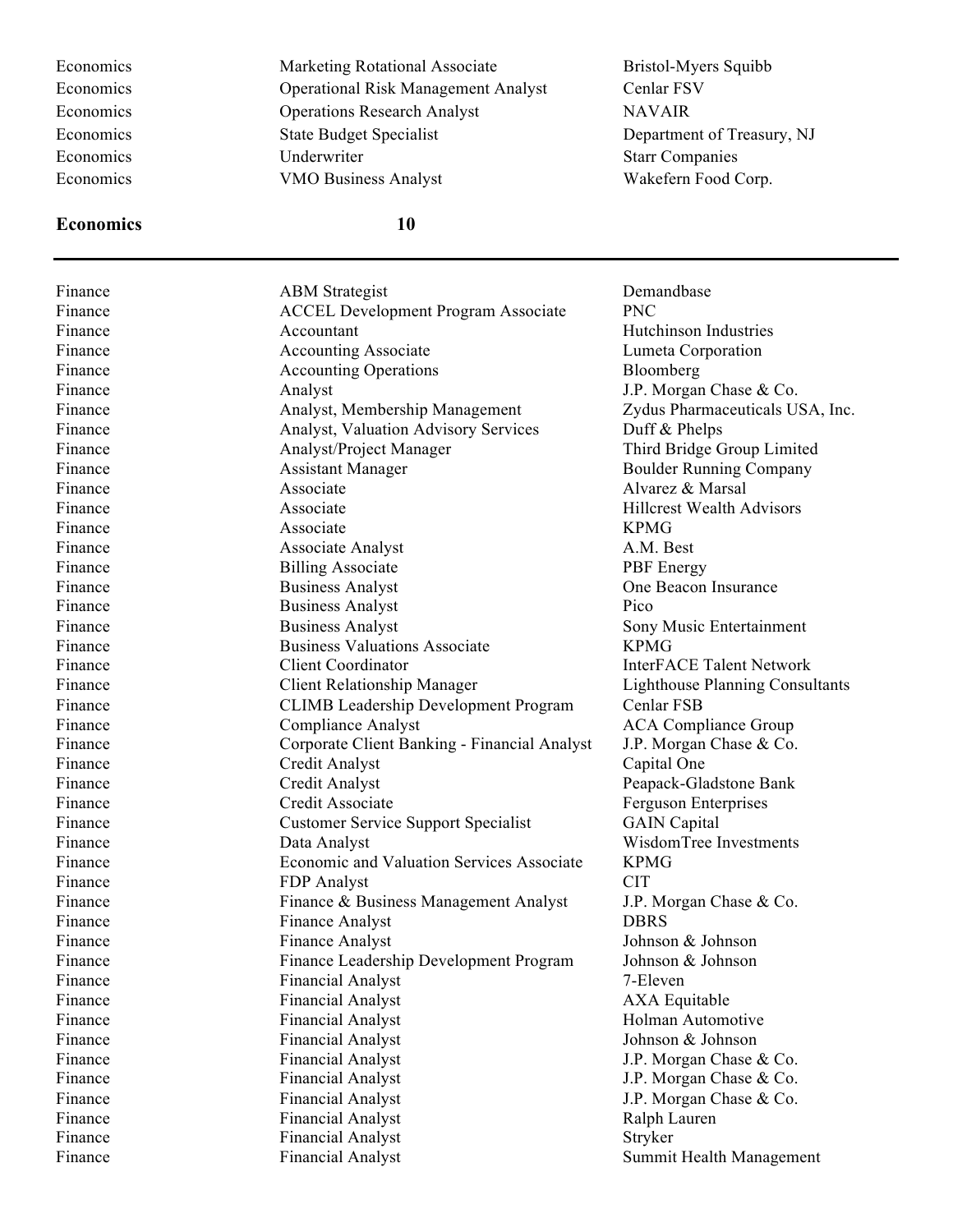Finance **Financial Analyst Financial Analyst N/A** Finance **Financial Consultant Financial Consultant AXA Advisors, LLC** Finance Financial Leadership Development Program BAE Systems Finance Financial Planner Creative Financial Strategies Finance Financial Risk Control Unit Analyst Banca IMI Securities Corporation Finance Financial Solutions Advisor Merrill Edge Finance **FLDP** Associate Analyst Johnson & Johnson Finance **FP&A Analyst** CIT Bank Finance Fund Administrator Fund Fund Fund Administrator Finance HedgeServ Finance Global Finance and Management Analyst J.P. Morgan Chase & Co. Finance **GWIM Retirement Specialist** Bank of America / Merrill Lynch Finance GWIM Sr. Operations Representative Bank of America / Merrill Lynch Finance Hedge Fund Accountant/Operations Analyst SEI Investments Finance **Investment Analyst** Lassus Wherley Finance Investment Management Analyst BlackRock Finance The Investment Operations Associate PGIM Fixed Income Finance Investment Specialist Bank of America / Merrill Lynch Finance Investment Specialist Merrill Edge Finance **Investment Specialist** Merrill Edge Finance Investment Specialist Merrill Edge Finance **KYC** Data Analyst Bloomberg Finance Manager Manager Pizza Shop Finance **State Conformation** Conboarding Associate First Republic Bank Finance Operations Administrator Columbia Bank Finance **State Operations and Business Development** Perpay Finance **State Operations Engineer** MUFG Bank, N.A. Finance Policy Specialist Google LLC Finance Procurement Analyst TRAC Intermodel Finance **Purchasing Coordinator Purchasing Coordinator** Toll Brothers Finance **Solution** Cualified Marketing Assistant Martin Insurance Group Finance Regulatory Coordinator **FINRA** Finance Revenue Analyst Enclara Pharmacia Finance Risk Analyst Banca IMI Securities Corporation Finance Risk Analyst Goldman Sachs Finance Risk Analyst Risk Analyst Nomura Finance **Risk Assurance Associate** PwC Finance Senior Analyst CIT Bank Finance Senior Analyst State Street Global Exchange Finance Senior Project Specialist TD Bank, N. A. Finance **Valuation Analyst** Crowe LLP Finance Valuation Analyst Management Planning, Inc. Finance Valuation Associate Appraisal Economics

## **Finance 87**

Interdisciplinary Business Account Executive Yelp Interdisciplinary Business HP Product Specialist PKA Technologies, Inc. Interdisciplinary Business Marketing Assistant McCarter & English, LLP

**Interdisciplinary Business 4**

Interdisciplinary Business Associate S&P Global Marketing Intelligence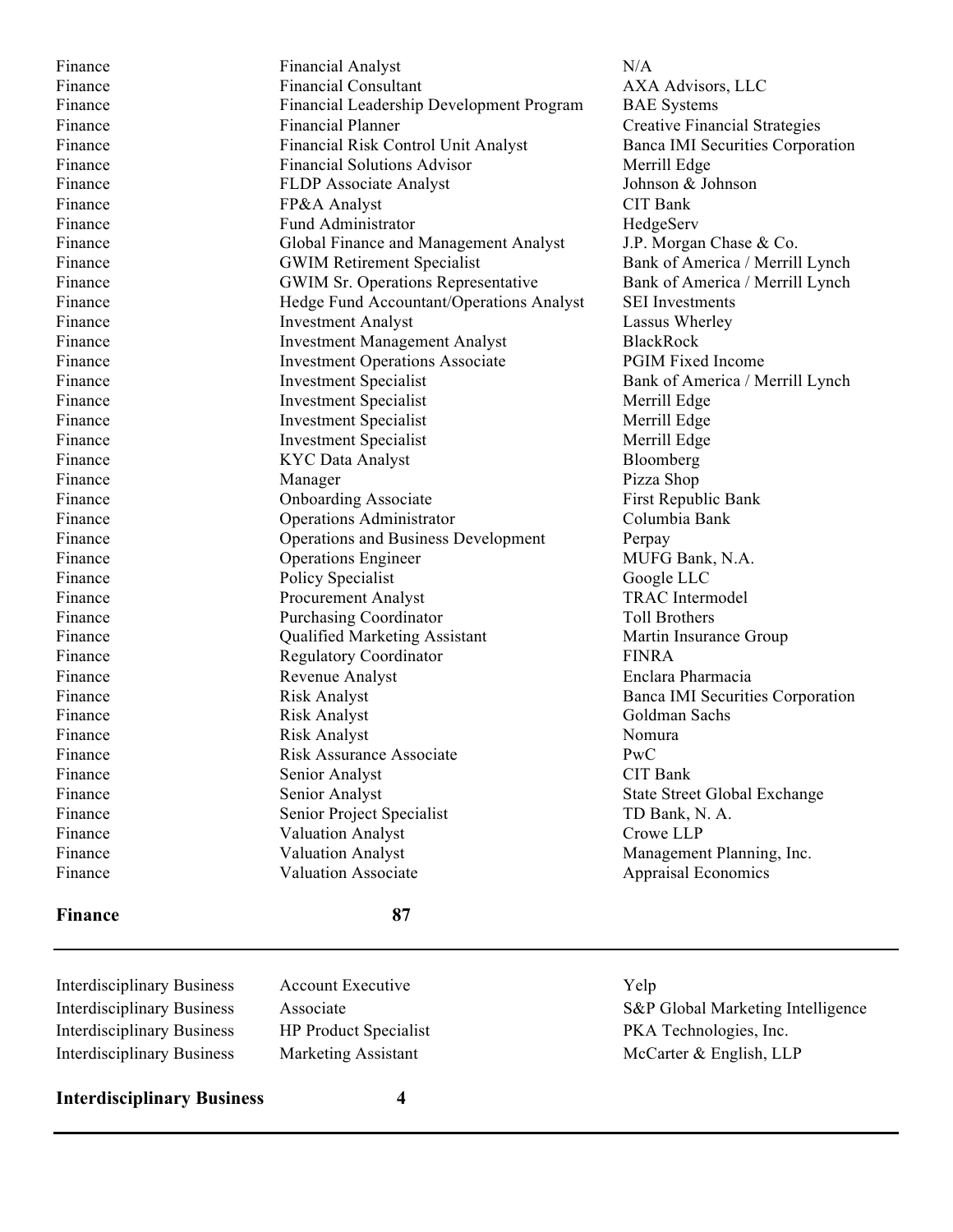## **International Business 1**

| Management |
|------------|
| Management |
| Management |
| Management |
| Management |
| Management |
| Management |
| Management |
| Management |
| Management |
| Management |
| Management |
| Management |
| Management |
| Management |
| Management |
| Management |
| Management |
| Management |
| Management |
| Management |
| Management |
| Management |
| Management |
| Management |
| Management |

| Management | <b>Accounting Analyst</b>                  | Munich Reinsurance America   |
|------------|--------------------------------------------|------------------------------|
| Management | <b>Accounting Assistant</b>                | PSD Auto Group               |
| Management | <b>Analyst Trainee</b>                     | Department of Treasury, NJ   |
| Management | <b>Asset Management Associate</b>          | <b>Morgan Properties</b>     |
| Management | <b>Assistant Coach</b>                     | <b>Camden County College</b> |
| Management | Assistant Director of Sports Information   | Montclair State University   |
| Management | <b>Business Development Coordinator</b>    | <b>RLS</b> Logistics         |
| Management | District Digital Manager                   | Toyota North America         |
| Management | <b>Executive Team Leader</b>               | Target                       |
| Management | <b>Financial Representative</b>            | Northwestern Mutual          |
| Management | <b>Flight Attendant</b>                    | N/A                          |
| Management | Inside Account Manager                     | SHI International Corp.      |
| Management | Management Trainee                         | Enterprise Holdings, Inc.    |
| Management | Mechanic                                   | Army National Guard          |
| Management | Mission Control Center Business Operations | <b>SAP</b>                   |
| Management | National Guardsman                         | New Jersey National Guard    |
| Management | <b>NetSuite Recruitment Consultant</b>     | <b>Anderson Frank</b>        |
| Management | <b>Online Marketing Consultant</b>         | HomeAdvisor                  |
| Management | Project Coordinator                        | McCann Torre Lazur           |
| Management | Project Manager                            | Risafi Solutions Inc         |
| Management | Property Manager                           | <b>Student Realty</b>        |
| Management | Scientific Recruiter                       | Aerotek                      |
| Management | Service Appointment Coordinator            | Crystal Auto Mall            |
| Management | <b>Store Manager</b>                       | Asics                        |
| Management | <b>Store Manager</b>                       | CBDaily                      |
| Management | <b>Telecom Coordinator</b>                 | Jacobs                       |
|            |                                            |                              |

## **Management 26**

Marketing Account Executive Atlantic Tomorrow's Office Marketing  $\alpha$  Account Executive  $\alpha$  Yelp Marketing **Account Manager** Insight Global Marketing Marketing Advertiser Launch and Account Specialist adMarketplace Marketing Marketing Advertising Sales and Business Coordinator New Jersey Family Marketing Analyst Analyst Zenith Marketing Assistant Brand Manager, SIM Meredith Corporation Marketing Assistant Strategist PHD Media Marketing **Associate Account Manager** Collabera Marketing Associate Client Service Representative The Hibbert Group Marketing Associate District Manager ADP Marketing **Associate Media Planner** Healix Global Healix Global Marketing Associate Media Planner IPG Mediabrands Marketing Business Analyst Church & Dwight Marketing Business Innovation Specialist (BIG 5.0) United Wholesale Mortgage Marketing Corporate Trainee Selective Insurance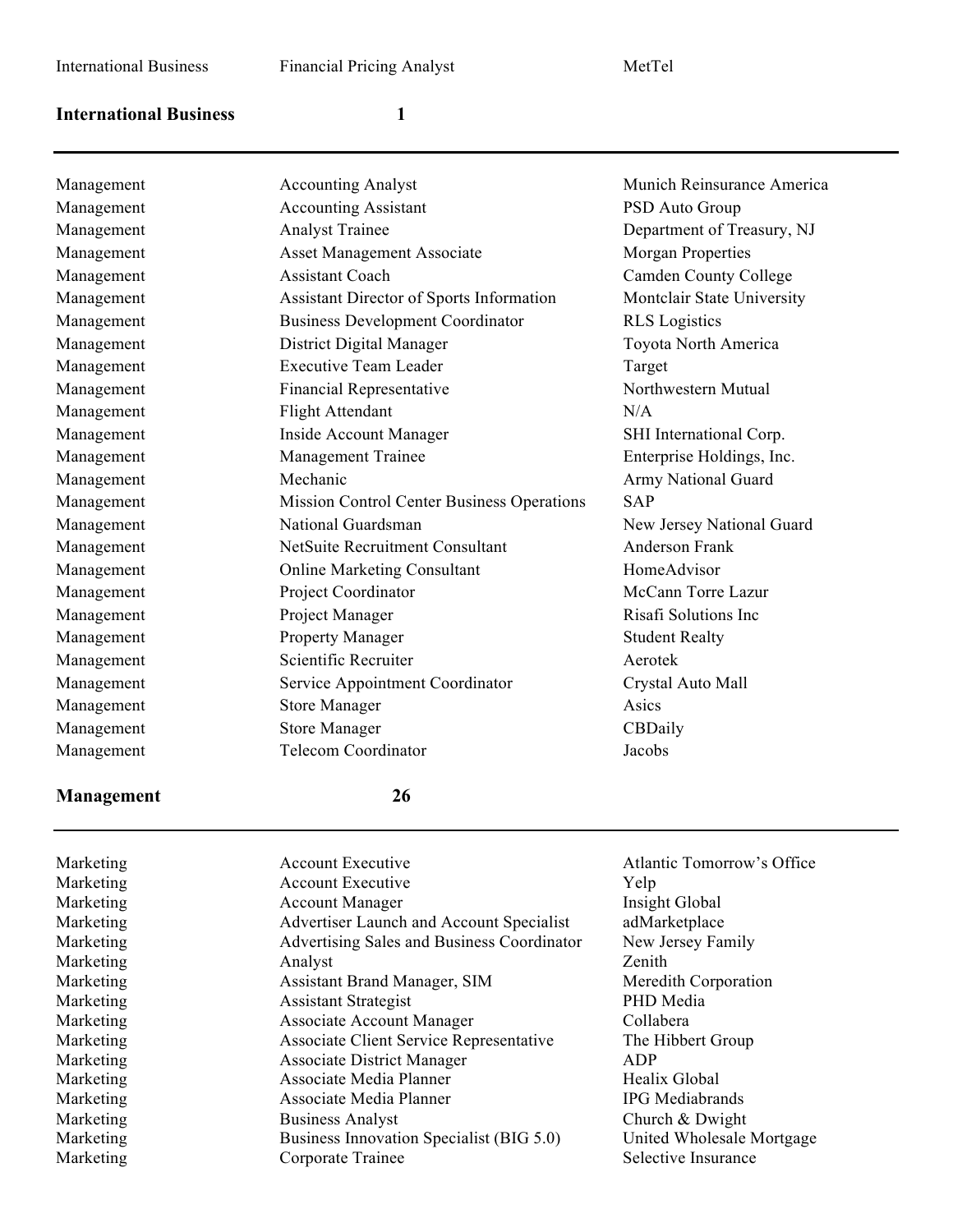Marketing Customer Success JOOR Marketing Data Review Contractor iCIMS Marketing Digital Experience Analyst Verizon Marketing Email Marketing Analyst Church & Dwight Marketing Enterprise Brand Specialist Templafy Marketing Field Operations Associate Zeldis Research Associates Marketing First Grade Teacher Teach Teach for America Marketing FLDP Associate Financial Analyst Johnson & Johnson Marketing Futures Associate Franklin Templeton Investments Marketing **HR Recruiting Assistant** PVH Corporation Marketing This Inside Account Executive SHI International Corp. Marketing Inside Sales Skyline Steel Marketing Junior Marketing Graphic Designer Michael Graves Architecture Marketing Licensed Account Manager New Jersey Manufacturers Marketing Licensed Realtor Berkshire Hathaway Marketing Marketing and Communications Specialist Philadelphia Scientific Marketing Marketing Associate Market MarketReach, Inc. Marketing Marketing Coordinator MJH Associates Marketing Marketing Specialist Fiserv Marketing Cherational Risk Specialist Bank of America / Merrill Lynch Marketing **Operations Supvr. Supply Chain & Logistics** Penske Logistics Marketing Pricing Analyst Wakefern Food Corp. Marketing Project Coordinator Ann, Inc. Marketing Project Manager Lightspeed Research Marketing Project Manager Exercise Research Lightspeed Research Marketing Recruiter Recruiter Insight Global Marketing Recruiting Analyst AbleTo, Inc. Marketing Research Analyst Research Analyst Research Research Analyst Research Research Marketing **Rotational Marketing Associate** Bristol-Myers Squibb Marketing Senior Territory Manager Priority 1 Marketing Social Media Consultant TD Ameritrade Marketing Social Media Manager and Research Assistant Vision Paradox Marketing Studio Manager YogaStream Marketing Supply Chain Customer Solutions Analyst Johnson & Johnson Marketing Supply Chain Planner Johnson & Johnson Supply Chain Planner Marketing Team Leader Avante Partners<br>
Marketing Underwriter CNA Insurance Marketing Underwriter CNA Insurance

Marketing Underwriter One Beacon Insurance Group

## **Marketing 54**